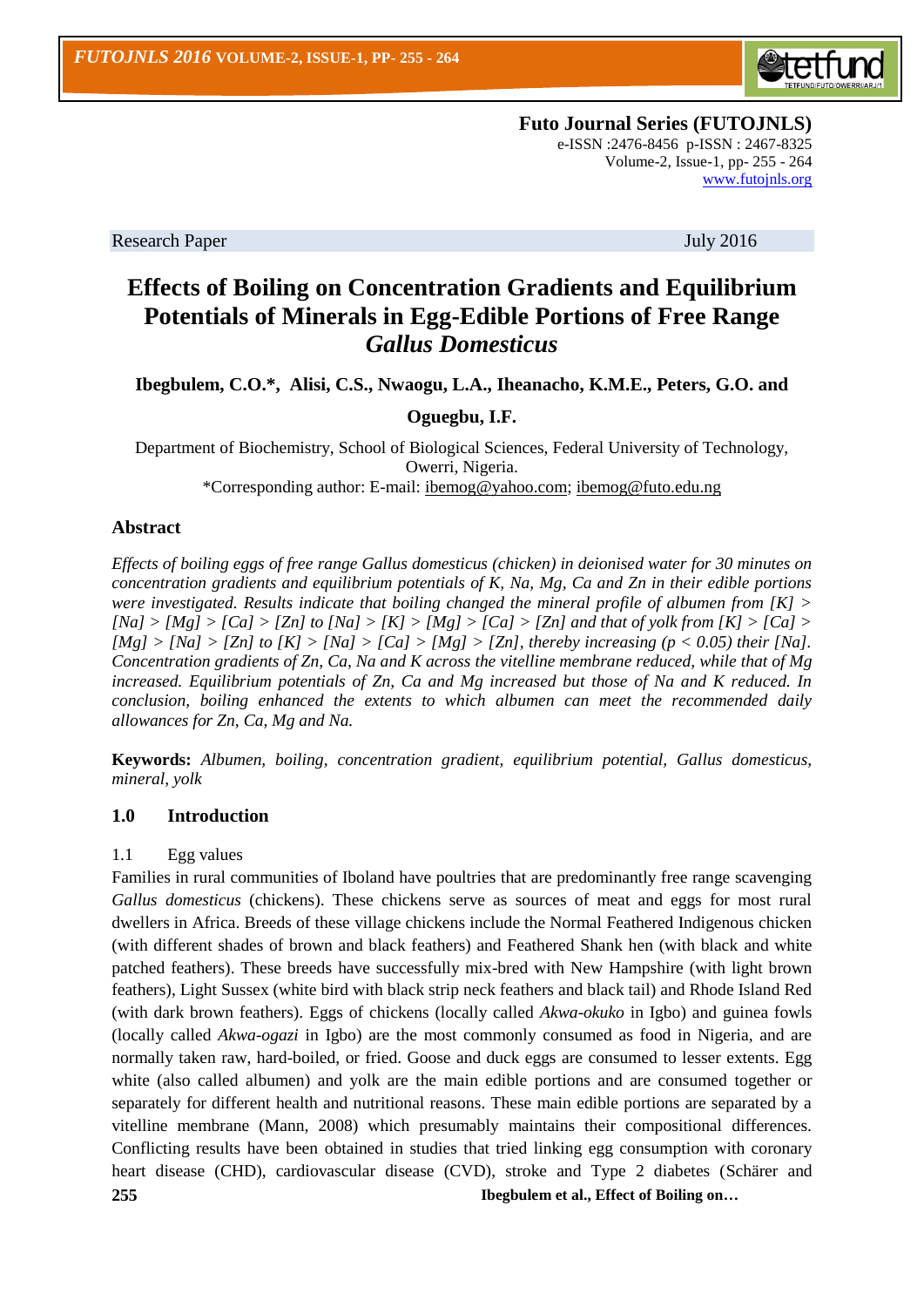

Schulthess, 2005; Qureshi *et al*., 2007; Djoussé *et al.*, 2009); because of the cholesterol in yolk. Food allergies in infants and food intolerance have been linked to the consumption of egg whites (Wardlaw and Kessel, 2002; Cantani, 2008). Biotin deficiency due to avidin develops when there is a regular daily consumption of 12 to 24 raw eggs (Wardlaw and Kessel, 2002). Beaten whole egg and raw egg white foams are leavening agents in baking (Jaworski, 1997; LaBau, 2008). Raw egg white foams are also used in the production of egg white ice creams (LaBau, 2008). Raw yolk is used as thickener in the production of custard powder and the foams used in making Custard ice cream (Clay, 2008; Gyngell, 2013). Raw eggs are consumed mainly because of food faddism. Wardlaw and Kessel (2002) reported that *Salmonella* infection is the only risk associated with the consumption of raw eggs but such risk is reduced by proper cooking.

### 1.2 Effects of cooking on foods

Boiling is one of the most common and simplest methods of cooking. It was reported to have reduced the mineral compositions of oyster and beef (Wardlaw and Kessel, 2002), potatoes (Bethke and Jansky, 2008) and *Dioscorea rotundata* Poir (white yam) (Adepoju, 2012) by leaching. Parboiling reduced the ash contents of processed *Manihot esculenta* Crantz (cassava) chip relative to the sundried ones (Chijindu and Boateng, 2008). However, boiling increased the potassium content in whole eggs (Wardlaw and Kessel, 2002). The P, Zn and Mg contents of Table hen eggs also have been influenced by organic and conventional housing systems (Küçükyilmaz *et al*., 2012). Cooking solidifies egg edible portions, and increases the bioavailability of egg protein from 51% to 91% (Evenepoel *et al*., 1998). Fresh vitelline membrane can be seen holding the yolk in place until disrupted. However, this membrane becomes 'brittle' and disintegrates easily when egg is boiled.

# 1.3 Biological membranes

Like other biological membranes, the shell and vitelline membranes regulate transport of substances into the albumen and yolk, respectively, from their exteriors. These exchanges would definitely affect the compositions of these egg-edible portions. Exchange of ions and water between the albumen and yolk occur through the vitelline membrane (Latter & Baggot, 1996) while exchanges of oxygen and carbon dioxide between the albumen and the egg's environment occur through the shell membranes (Visschedijk *et al.*, 1988). Fluidity of biological membranes is increased by heat, transforming them into fluid crystalline structures (Garrett and Grisham, 1999; Devlin, 2006; Nelson and Cox, 2008). This increases the surface area per lipid and decreases bilayer thickness by 10 to 15% (Garrett and Grisham, 1999). It is thought that increase in fluidity may compromise the normal functions of membranes. The fluidity of the vitelline membrane may also increase when heated, leading to loss of its functions. Boiling eggs may alter the mineral contents of albumen and yolk thereby affecting their concentration gradients and equilibrium potentials.

### 1.4 Aim of the study

The aim of the study was to determine the effects of boiling of eggs of free range hens on the concentration gradients and equilibrium potentials of potassium  $(K)$ , sodium  $(Na)$ , magnesium  $Mg$ ), calcium (Ca) and zinc (Zn) across the vitelline membrane.

# **2.0 MATERIALS AND METHODS**

### 2.1 Eggs

Two eggs each were randomly collected from ten (10) free-range Normal Feathered Indigenous hens in Ibele, Njaba Local Government Area of Imo State, Nigeria. The birds were authenticated by Mr.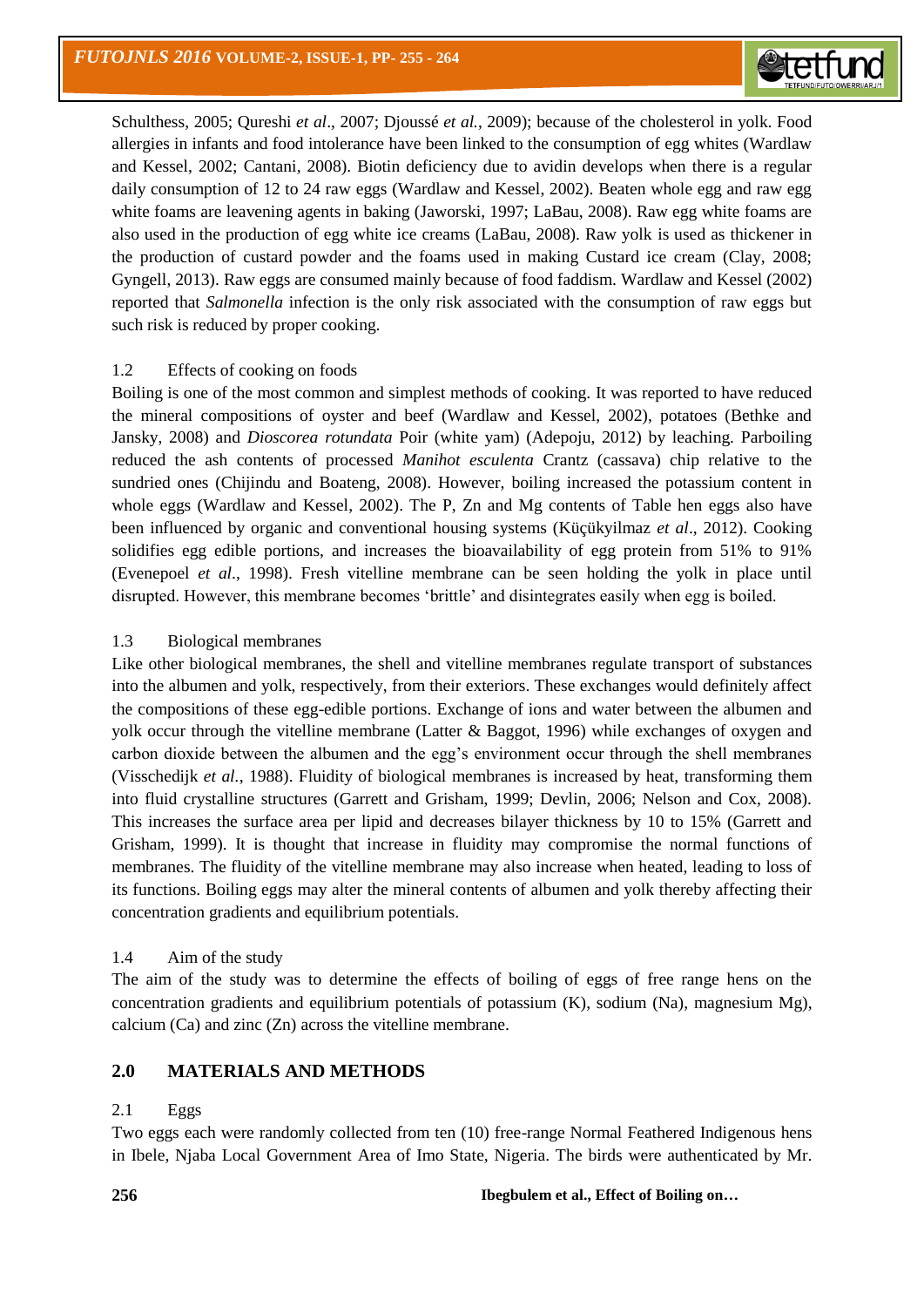

Emeka Iheme of the Department of Animal and Environmental Biology, Imo State University, Owerri, Nigeria. Each egg was one to three days old and weighed  $52.99 \pm 2.53$  g.

# 2.2 Treatment of sample

The 20 eggs that were obtained were randomly assigned to two groups of 10 eggs each by putting an egg from each hen into each group. The eggs were washed with deionised water. One group of eggs (the test group) was put in 3000 ml of deionised water. The water was brought to boil and allowed to simmer for 30 min. The eggs were brought out and cooled to room temperature (28.6  $\pm$  1.0<sup>o</sup>C). Their shells were cracked, peeled off and their albumen and yolk separated manually. For the control groups, the eggs were left uncooked. Their shells were cracked open and the fluids poured into 100.0 ml capacity beakers (one beaker for each egg). Their albumen and yolk were carefully separated from the vitelline membrane by aspiration using Pasteur pipettes.

# 2.3 Mineral contents

The mineral (Zn, Mg, Ca, Na and K) contents of the samples were determined using the methods of Allen *et al*. (1996) and AOAC (2006).

# 2.4 Concentration gradient

The concentration gradient for a mineral was calculated by subtracting its concentration in the albumen from that in the egg yolk.

# 2.5 Equilibrium potentials

The minerals were assumed to be ions and their equilibrium potentials calculated using the Nernst equation,  $E = - (RT/ZF) \ln (C_1/C_2)$  as described by Nelson and Cox (2008); where  $E =$  equilibrium potential,  $R =$  gas constant (8.315 J/mol⋅K),  $Z =$  charge on the ion,  $F =$  Faraday's constant (96, 500) J/V⋅mol), ln = natural logarithm,  $C_1$  = albumen and  $C_2$  = egg yolk.

### 2.6 Statistical Analysis

Data generated were analyzed using the Student's *t*-test and percentage coefficient of variation (CV %). The probability was set at  $P \le 0.05$ .

# **3.0 RESULTS AND DISCUSSION**

### 3.1 Mineral contents of raw egg edible portions

The concentrations of Na and K were significantly higher  $(p < 0.05)$  in the raw albumen while those of Zn, Ca and Mg were significantly higher (*p* < 0.05) in the raw yolk (Table 1). These suggested that the albumen was richer in those monovalent minerals, whereas the yolk was richer in those divalent minerals. The higher content of Mg in albumen reported in this study contrasted sharply with the report of USDA (2013a and 2013b) which said that yolks contain more Mg than albumens. USDA (2013a and 2013b) reported that the minerals with the highest concentrations in albumens and yolks relative to this study were Na and Ca, respectively. Zinc was the least occurring mineral evaluated in the two edible portions studied. This was in agreement with the reports of USDA (2013a and 2013b). The two raw egg-edible portions contained far less the amounts of these minerals that can meet their minimum Recommended Daily Allowances (RDAs) requirements for health (Table 1). Different husbandry systems have been reported to affect trace mineral elements in eggs (Giannenas *et al*., 2009). Feeds and forages consumed by livestock provide most of their minerals, whereas factors like climate, plant genotype, stage of maturity and soil environment determine the mineral contents of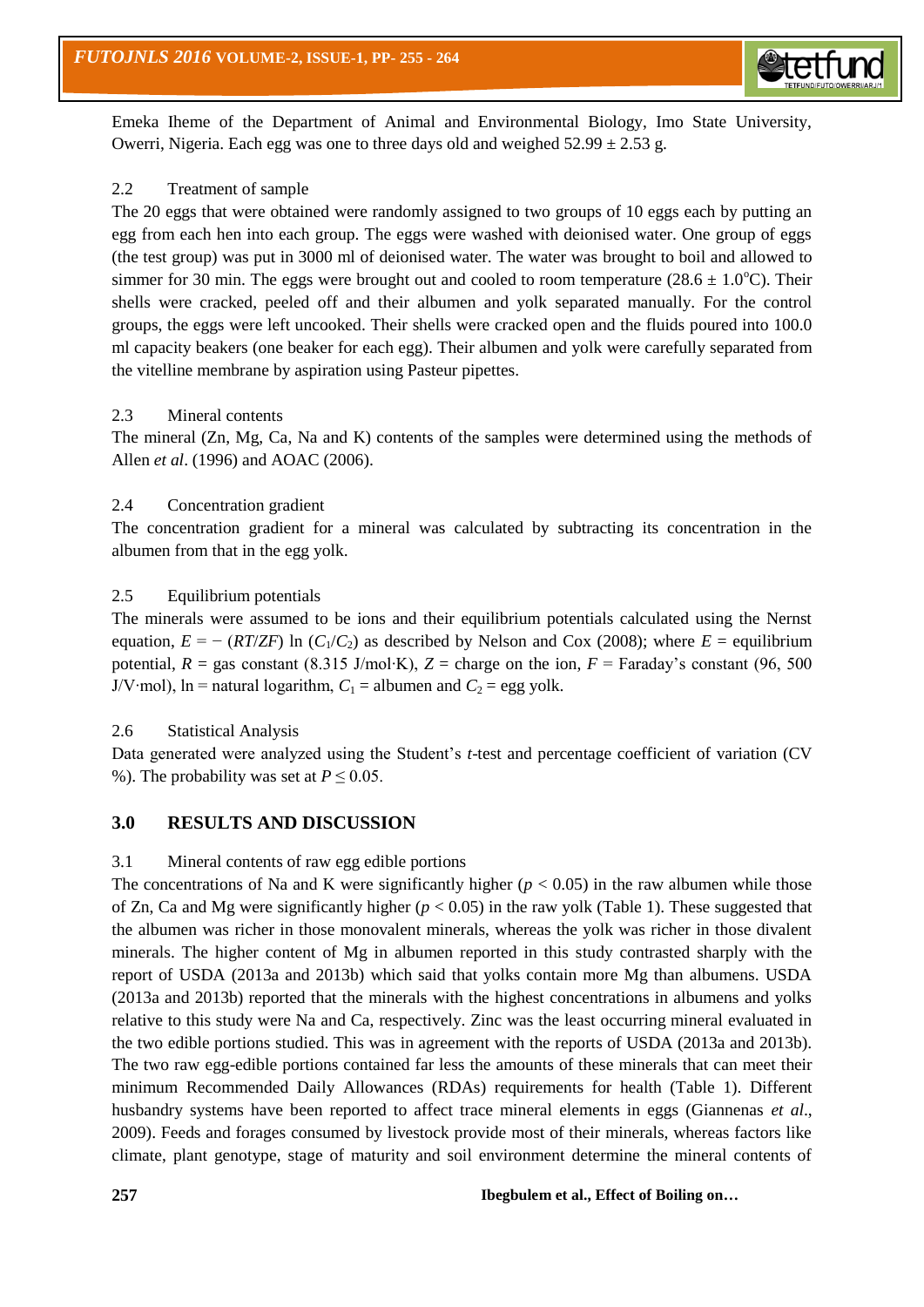

plants and seeds and influence the mineral intakes of these livestock (Suttle, 2010). The vitelline membrane which separates albumen from yolk may constitute a barrier to the equilibration of minerals in these egg-edible portions. This may explain the concentration gradients of the minerals in the raw eggs (Table 1). The richness of the raw albumen in Na and K seems to suggest that the vitelline membrane may contain another type of  $Na^{+\prime}K^{+}ATP$  as that is quite different from that found in plasma membranes which makes  $K^+$  a major intracellular ion.

Table 1. Mineral contents of raw albumen and yolk, their concentration gradients and Recommended Daily Allowance (RDA).

| <b>Mineral</b> | Albumen                   | Yolk $(mg/50 ml)^*$         | <b>Conc. Gradient</b> | $RDA$ (mg/day) <sup>†</sup> |
|----------------|---------------------------|-----------------------------|-----------------------|-----------------------------|
|                | $(mg/50 \text{ ml})^*$    |                             | (mg/50 ml)            |                             |
| Zn             | $4.25 \pm 0.02^b$         | $6.99 \pm 0.00^{\circ}$     | $+2.74 \pm 0.05$      | 11 (M); $8$ (F)             |
| Ca             | $5.96 \pm 0.04^b$         | $55.83 \pm 0.01^{\text{d}}$ | $+49.87 \pm 0.07$     | 1000 to 1300 (M & F)        |
| Mg             | $20.74 \pm 0.00^{\circ}$  | $30.54 \pm 0.10^{\circ}$    | $+9.80 \pm 0.01$      | 420 (M); 350 (F)            |
| Na             | $126.23 \pm 0.15^{\rm b}$ | $21.93 \pm 0.11^d$          | $-104.30 \pm 0.09$    | 500 (M & F)                 |
| $\bf K$        | $199.43 \pm 0.10^b$       | $86.35 \pm 0.07^{\rm d}$    | $-113.08 \pm 0.12$    | 2000 (M & F)                |

 $*$  Values are mean  $\pm$  SD of 10 determinations. Values on the same row with different superscript letters are significantly different ( $p < 0.05$ ). <sup>†</sup> Wardlaw and Kessel (2002). Conc. = concentration; (M) = for males,  $(F)$  = for females,  $(M & F)$  = for males and females.

#### 3.2 Mineral contents of boiled egg edible portions

The boiled albumen contained more ( $p < 0.05$ ) Mg (Table 2) than the uncooked one (Table 1). This seemed to suggest that boiling increased the concentration of Mg in albumen initially by the Mg transporter in vitelline membrane and later by 'forced' diffusion due to loss of the regulatory function of the transporter. There exists an ATP-dependent Na/Mg exchanger in biological membranes (Beyenbach, 1990; Nelson and Cox, 2008). If it is assumed that minerals like Na can be leached from the egg shell into the albumen, it can be stated that the Na/Mg exchanger in the vitelline membrane was active when heating commenced thereby decreasing the [Mg] in yolk, increasing [Mg] in albumen and increasing [Na] in egg yolk (compare [Mg] and [Na] in Tables 1 and 2). The concentration gradients of Zn, Ca and K across the vitelline membranes were reduced when the eggs were boiled (Table 2). The concentration gradient of Mg was increased by more than 23% after boiling while that of Na was not significantly reduced  $(p > 0.05)$ . Zinc, Ca, Mg and Na seemed to have diffused down their concentration gradients, whereas K seemed to have diffused against its concentration gradient. Since transport of minerals across biological membranes is mediated by proteins like the ATPases, the diffusion of these minerals in eggs while they were being boiled may not have been mediated only by active transport or facilitated diffusion. ATPases are proteins and like other proteins can be denatured by heat. The transporters in the vitelline membrane may have lost their abilities to maintain the compositional differences in the mineral contents of the albumen and yolk when the eggs were heat-treated. This presumably later permitted the 'forced' diffusion of these minerals in different directions. The concentrations of K in the albumens of the raw and boiled eggs suggest that selective leaching of some minerals into the boiling water may have occurred (compare Table 1 with Table 2). Boiling has been reported to leach minerals from food materials (Adepoju, 2012). Boiling the eggs reduced the concentration gradients of Zn, Ca, Na and K by 96.07, 55.89, 0.84 and 57.78 %, respectively, but increased that of Mg by 23.91% (compare Table 1 with Table 2). The boiled albumen and yolk contained far less the quantities of Zn, Ca, Mg, Na and K that are required to meet their RDAs for males and females.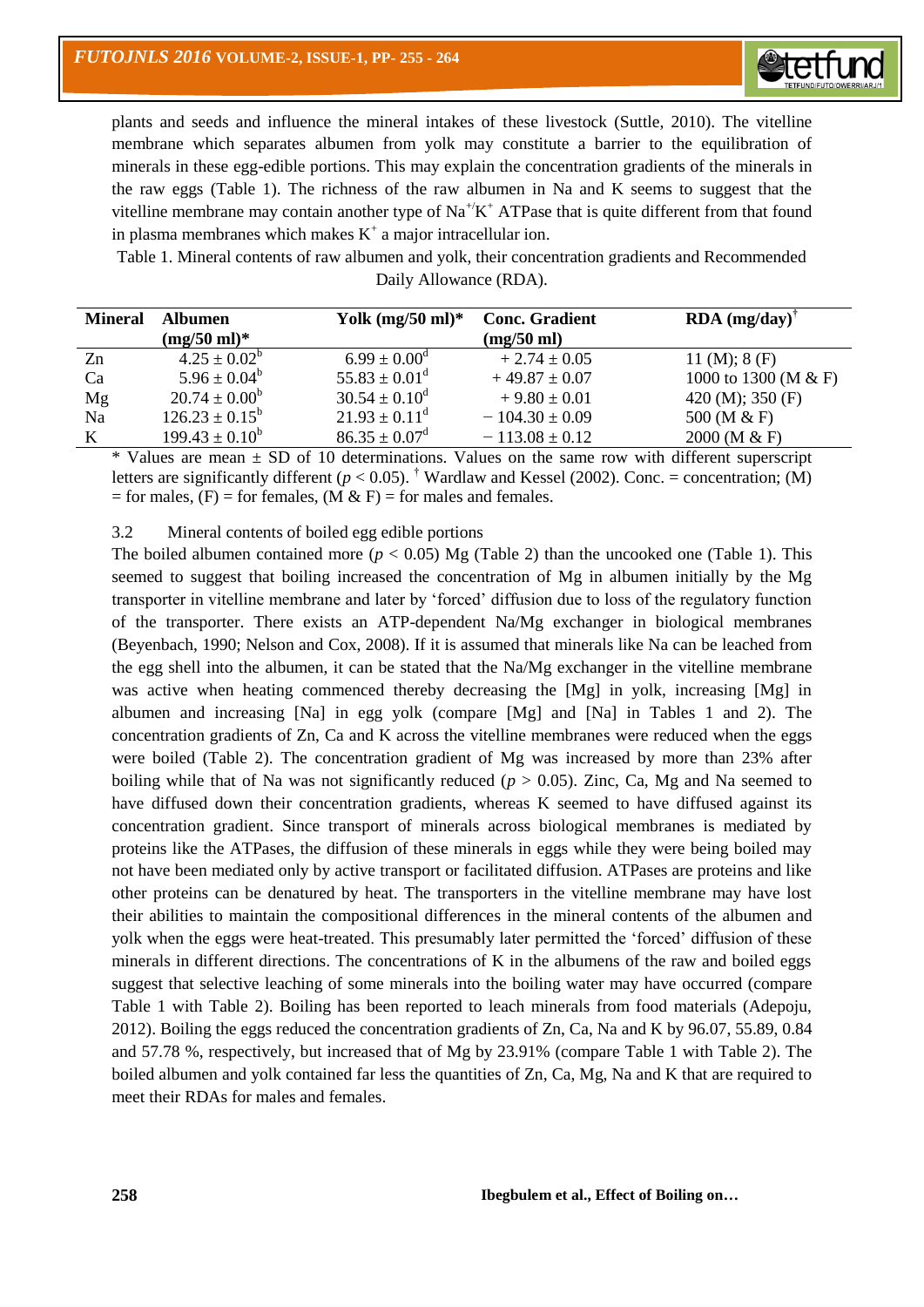

Table 2: Mineral contents of boiled albumen and yolk, their concentration gradients and Recommended Daily Allowances (RDAs).

| <b>Mineral</b> | Albumen $(mg/50 g)^*$       | Yolk $(mg/50 g)^*$       | Conc. gradient $(mg/50 g)$ | <b>RDA</b> $(mg/day)^{\dagger}$ |
|----------------|-----------------------------|--------------------------|----------------------------|---------------------------------|
| Zn             | $5.17 \pm 0.02^{\text{a}}$  | $5.22 \pm 0.01^{\rm b}$  | $+0.05 \pm 0.01$           | 11 (M); $8$ (F)                 |
|                |                             |                          |                            |                                 |
| Ca             | $11.62 \pm 0.10^a$          | $25.73 \pm 0.06^b$       | $+14.11 \pm 0.03$          | 1000 to 1300 (M & F)            |
| Mg             | $25.09 \pm 0.05^{\circ}$    | $9.13 \pm 0.01^b$        | $-15.96 \pm 0.05$          | 420 (M); 350 (F)                |
| Na             | $130.08 \pm 0.11^{\circ}$   | $27.52 \pm 0.03^{\rm b}$ | $-102.56 \pm 0.11$         | 500 (M & F)                     |
| K              | $74.06 \pm 0.07^{\text{a}}$ | $43.80 \pm 0.11^b$       | $-30.26 \pm 0.07$          | $2000$ (M & F)                  |

 $*$ Values are mean  $\pm$  SD of 10 determinations. Values on the same row with different superscript letter are significantly different ( $p < 0.05$ ). <sup>†</sup> Wardlaw and Kessel (2002). Conc. = concentration; (M) = for males,  $(F)$  = for females,  $(M & F)$  = for male and females.

 The raw and boiled albumens (Tables 1 and 2) can supply more Na than a 250 ml capacity cup of milk which contains 120 mg Na (Wardlaw & Kessel, 2002). However, the abilities of the raw and boiled albumen and yolk samples, and their combined consumptions, to meet the RDAs for Zn would be reduced if the body's 40% absorptive capability of intakes (Wardlaw & Kessel, 2002) is considered. The [Mg]/[Ca] ratios of raw and boiled albumens (3.48:1.00 and 2.16:1.00, respectively) suggested that Mg would be the more absorbed of these divalent minerals from the stomach and intestines when their absorptive antagonisms for each other (Watts, 1990; Wardlaw & Kessel, 2002) are considered on the basis of 1:1. On the other hand, their ratios in raw and boiled yolks (0.55:1.00 and 0.35:1.00, respectively) suggested that Ca would be the more absorbed of the two minerals. Deficient intakes of Zn and Ca can lead to Cd and Pb toxicities, respectively (Watts, 1990; Wardlaw & Kessel, 2002). However, Watts (1990) reported synergisms between Zn, K, Mg, Mn, Cr and P; Ca, Mg, P, Cu, Na, K and Se; Mg, Ca, K, Zn, Mn, P and Cr; K, Na, Mg, B10, Mn, Zn, P and Fe, and Na, K, Se, Co, Ca, Fe, Cu and P at the metabolic level.

### 3.3 Mineral profiles

The mineral profiles in order of decreasing concentrations of raw albumen and yolk were  $[K] > [Na] >$  $[Mg] > [Ca] > [Zn]$  and  $[K] > [Ca] > [Mg] > [Na] > [Zn]$ , respectively. The former was akin to what is obtained in normal human cells (Nelson and Cox, 2008). The mineral profile of the raw albumen portrayed maintenance of conserved evolutionary biochemical system, whereas that of the yolk portrayed unity in diversity as a central biological principle due to increases in [Ca] and [Mg]. Those of their boiled counterparts were  $[Na] > [K] > [Mg] > [Ca] > [Zn]$  and  $[K] > [Na] > [Ca] > [Mg] >$ [Zn], respectively, suggestive of increases of the [Na] in the two egg-edible portions (see Tables 1 and 2). However, mineral profiles of  $[Na] > [K] > [Mg] > [Ca] > [Zn]$  for raw albumen and  $[Ca] > [K] >$ [Na] > [Mg] > [Zn] for raw yolk have been reported (USDA, 2011a and 2013b). The USDA (2013a and 2013b) reports seemed to suggest that the concentration of Na is normally higher than that of K in raw albumen while their positions are reversed in raw yolk; unlike the results presented in this study. The reports also suggested that the concentrations of Ca and Na were higher than those of K and Mg, respectively, in raw yolk unlike the results presented in this study where there was reversal of positions for these minerals. The differences in mineral profiles noticed in this study and those of USDA (2013a and 2013b) for raw albumen and yolk may be due to differences in breeds, diets and housing systems. Dietary compositions and housing systems have been reported to affect the mineral compositions of eggs (Naber, 1979; Matt *et al*., 2009; Yair and Uni, 2011; Küçükyilmaz *et al*., 2012; Bologa *et al*., 2013). While whitish eggs laid by free-range scavenging local hens were used in this study, those of New Hampshire, Light Sussex, Rhode Island Red, White Leghorn or other nonindigenous breeds to Nigeria, may have been used in the study conducted by USDA (2013a and 2013b).

**259 Ibegbulem et al., Effect of Boiling on…**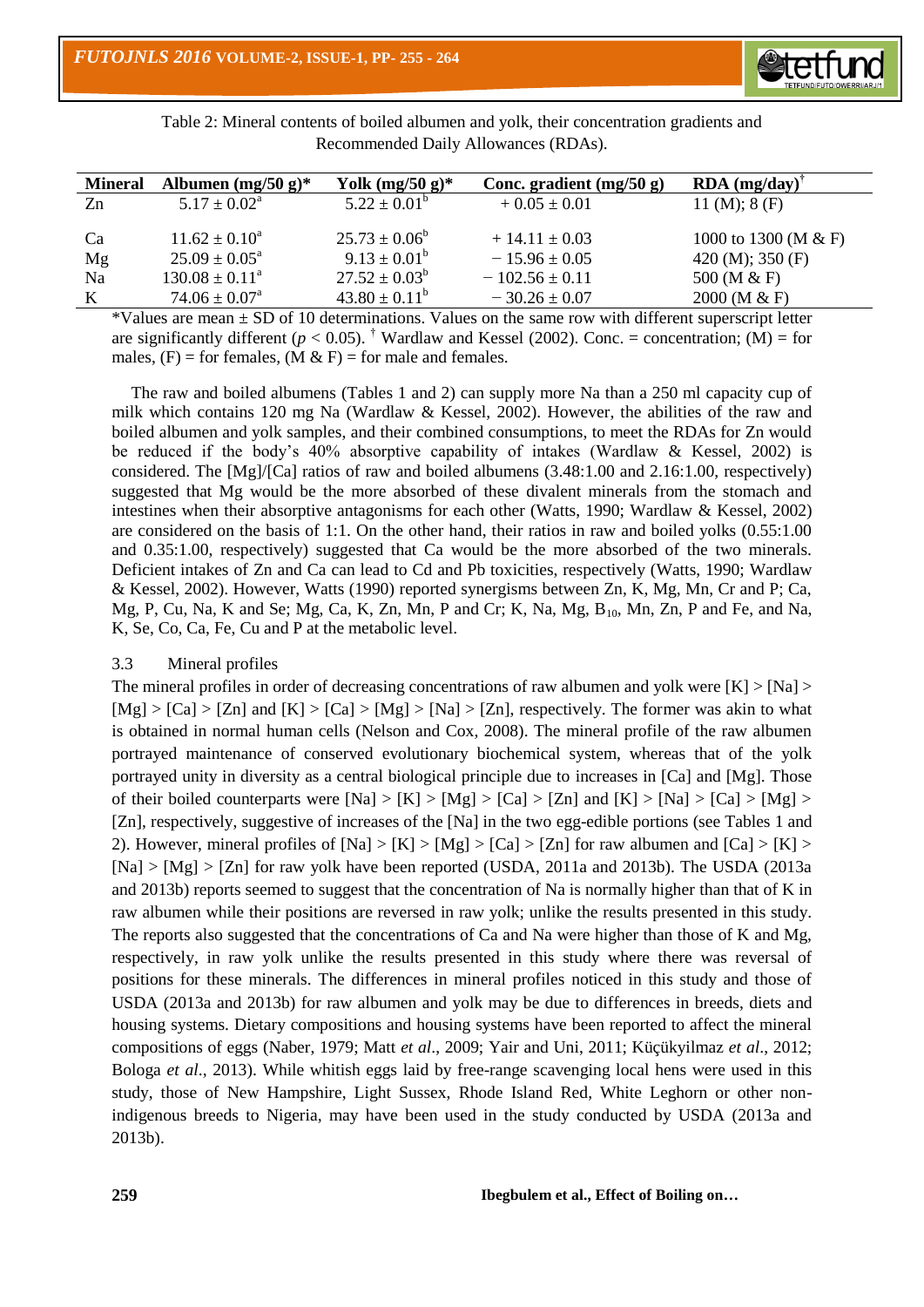

# 3.4 Thermodynamic considerations

In thermodynamics parlance, boiling converts eggs from open systems to closed systems that are relatively rich in potential energies like fat, protein and carbohydrate. It reduced the equilibrium potentials of Na and K, but increased those of Zn, Ca and Mg (Table 3). The changes in their equilibrium potentials were due to changes in their concentration gradients (Tables 1 and 2). If the raw eggs are further considered as thermodynamic entities and their minerals as ions, the free energy of transport ( $\Delta G_t$ ) for the translocation of the  $\rm Zn^{2+}$ ,  $\rm Ca^{2+}$ ,  $\rm Mg^{2+}$ ,  $\rm Na^{+}$  and  $\rm K^{+}$  into the egg yolk (calculated using the equation  $\Delta G_t = RT \ln (C/C_1) + ZFV$ ; where V = transmembrane potential of – 65 mV and other terms are as described earlier) would be  $+11.26, +6.75, +11.54, -10.76$  and  $-8.44$ kJ/mol, respectively. Though boiled eggs are closed systems, boiling changed the concentration gradients of the minerals (Table 2) and their  $\Delta G_t$  to + 12.52, + 10.50, - 15.15, - 10.28 and - 4.75 kJ/mol, respectively. These represented changes of 11.19, 55.55, 231.28, 4.46 and 43.72 per cent, respectively, for their  $\Delta G_t$  and 98.40, 64.48, 361.08, 11.26 and 37.26 per cent, respectively, for their *E* values. The  $\Delta G_t$  demands for translocation of Zn and Ca into the yolk were increased while the  $\Delta G_t$ released was reduced. That of Mg was changed from a  $\Delta G_t$  demanding entity to a  $\Delta G_t$  releasing entity.

Table 3: Equilibrium potentials (*E*) of the mineral ions across the vitelline membrane in raw and boiled eggs

| <b>Mineral ion</b>           | $E$ (mV) <sup>*</sup>        |                           |  |
|------------------------------|------------------------------|---------------------------|--|
|                              | Raw egg                      | <b>Boiled egg</b>         |  |
| $Zn^{2+}$                    | $-8.14 \pm 0.01^a$           | $-0.13 \pm 0.01^{\rm b}$  |  |
| $Ca^{2+}$                    | $-29.98 \pm 0.02^{\text{a}}$ | $-10.65 \pm 0.04^b$       |  |
| $Mg^{2+}$<br>Na <sup>+</sup> | $-5.19 \pm 0.03^{\circ}$     | $+13.55 \pm 0.03^{\circ}$ |  |
|                              | $+47.26 \pm 0.05^{\text{a}}$ | $+41.94 \pm 0.05^b$       |  |
| $K^+$                        | $+22.60 \pm 0.04^a$          | $+14.18 \pm 0.06^b$       |  |

\* Calculated from TABLES 1 and 2, values are mean  $\pm$  SD of 10 determinations. Values on the same row with different superscript letter are significantly different ( $p < 0.05$ ).

# 3.5 Mineral ratios and protein synthesis

The [K]/[Na] ratio in the albumen and yolk decreased ( $p < 0.05$ ) after boiling (4). The mineral ratios of  $[K]/[Ca]$ ,  $[Na]/[Mg]$  and  $[Na]/[Ca]$  significantly reduced ( $p < 0.05$ ) in the albumen after boiling, whereas those of [K]/[Ca], [Na]/[Mg] and [Na]/[Ca] increased in the yolk.

| Table 4: Protein contents and some mineral ratios of raw and boiled albumen and yolk* |  |  |
|---------------------------------------------------------------------------------------|--|--|
|---------------------------------------------------------------------------------------|--|--|

| Mineral ratio | Raw albumen               | Raw volk                | Boiled albumen        | Boiled volk             |
|---------------|---------------------------|-------------------------|-----------------------|-------------------------|
| [K]/[Na]      | $1.58 + 0.01^a$           | $3.94 + 0.02^{\circ}$   | $0.57 + 0.00^{\circ}$ | $1.59 + 0.01^a$         |
| [K]/[Ca]      | $33.39 + 0.14^{\text{a}}$ | $1.55 \pm 0.00^b$       | $6.37 + 0.07^{\circ}$ | $1.70 \pm 0.01^{\circ}$ |
| [Na]/[Mg]     | $6.09 + 0.00^4$           | $0.72 \pm 0.01^{\rm b}$ | $5.18 + 0.01^{\circ}$ | $3.01 + 0.00^{\circ}$   |
| [Na]/[Ca]     | $21.18 + 0.12a$           | $0.39 \pm 0.01^{\circ}$ | $11.19 + 0.08^c$      | $1.07 + 0.01^{\circ}$   |

 $*$ Values are mean  $\pm$  SD of 10 determinations. Values on the same row with different superscript letter are significantly different ( $p < 0.05$ ).

 Reductions in ratios that involved K after boiling were as a result of the reduction in its concentration gradient by more than 57 %. Ratios like  $[K]/[Na]$ ,  $[K]/[Ca]$ ,  $[Na]/[Mg]$  and  $[Na]/[Ca]$ have been correlated with protein contents of foods (Ibegbulem and Abanobi, 2014). Increase in [K]/[Na] ratio and decreases in those of [Na]/[Mg] and [Na]/[Ca] correlated with high protein contents; with the [K]/[Na] ratio being the most important of them. Ibegbulem and Abanobi (2014) reported that such ratios engendered protein synthesis in cells because K promotes it while Na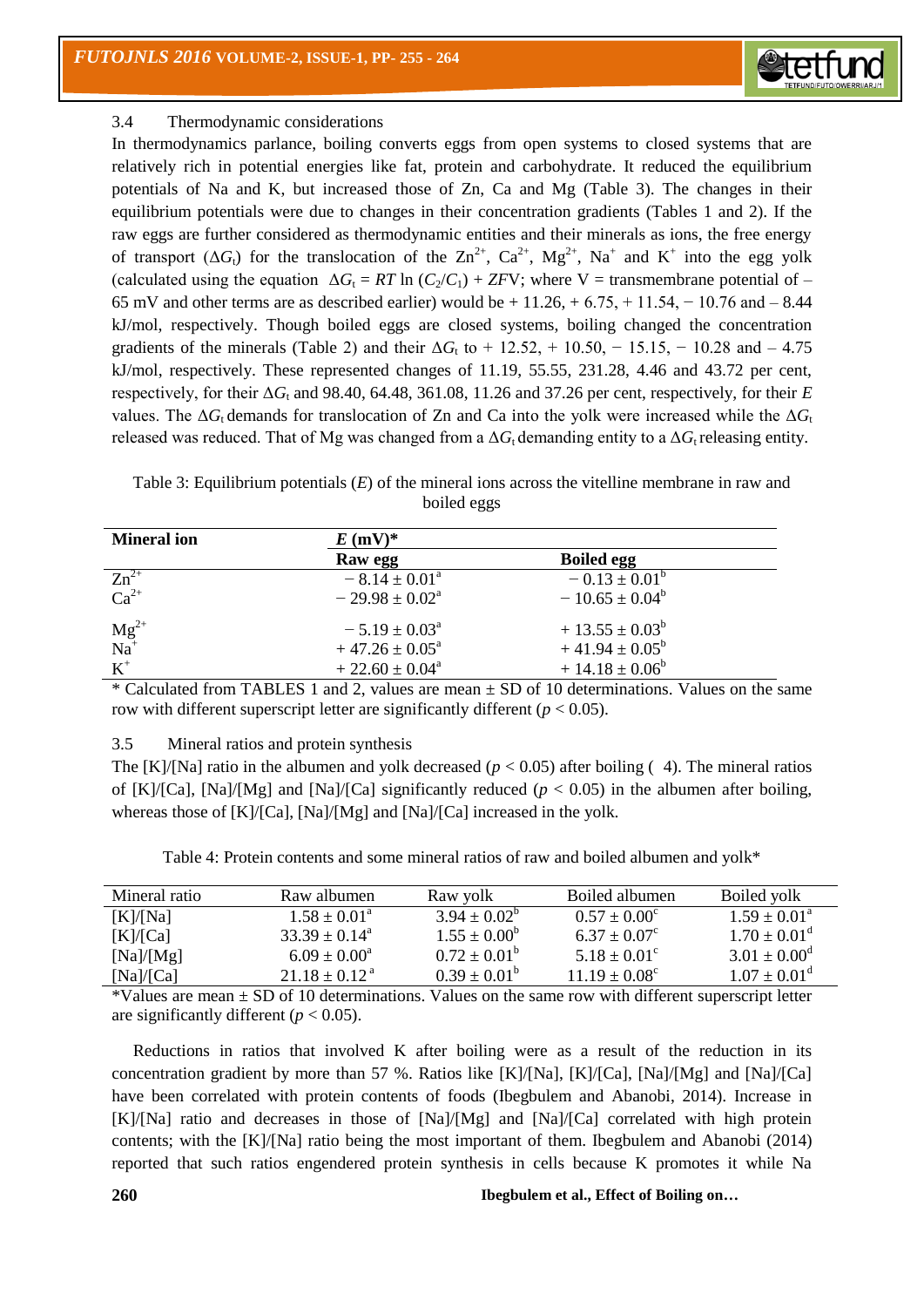antagonises it. The ratios enumerated in this study support the higher protein content of raw egg yolk (15.86 g/100 g) relative to that of raw albumen (10.90 g/100 g) as reported by USDA (2013a and 2013b). The lower  $[K]/[Ca]$  ratio in the raw yolk was due to its high  $[Ca]$ . However, the much higher [K]/[Ca] ratio reported for raw albumen in this study did not support its reported lower protein content relative to the protein content of raw egg yolk. This seems to suggest that high [Ca] in yolk may not have antagonised the activity of K downstream. The high [Ca] in yolk may be as a result of the need to form the skeleton of the embryo and to make its muscles function properly during embryogenesis.

**Stetft** 

#### 3.6 Nutritional considerations

Tables 5 and 6 further explain the results presented in Tables 1 and 2. The Tables suggested that boiling increased the concentrations of Zn, Ca, Mg and Na from their mean values by more than 1.49 to 32.00 % and reduced that of K by more than 45 % in the albumen (Table 5). Boiling also reduced the concentrations of Zn, Ca, Mg and K by more than 14 to 53 % and increased that of Na by more than 11 % in the yolk (Table 6).

| <b>Mineral</b> | Raw albumen (mg/50 ml) | Boiled albumen $(mg/50 g)$ | <b>Mean</b> | <b>SD</b> | $CV\%$ |
|----------------|------------------------|----------------------------|-------------|-----------|--------|
| Zn             | $4.25 \pm 0.02$        | $5.17 \pm 0.02$            | 4.71        | 0.46      | 9.77   |
| Ca             | $5.96 \pm 0.04$        | $11.62 \pm 0.10$           | 8.79        | 2.83      | 32.20  |
| Mg             | $20.74 \pm 0.00$       | $25.09 \pm 0.05$           | 22.92       | 2.18      | 9.49   |
| Na             | $126.23 \pm 0.15$      | $130.08 \pm 0.11$          | 128.16      | 1.93      | 1.50   |
| K              | $199.43 \pm 0.10$      | $74.06 \pm 0.07$           | 136.75      | 62.69     | 45.84  |

Table 5: Change in mineral contents of albumen after boiling\*

 $*$  Based on Tables 1 and 2; values are mean  $\pm$  SD of 10 determinations.

| <b>Mineral</b> | Raw yolk (mg/50 ml) | Boiled yolk $(mg/50 g)$ | <b>Mean</b> | <b>SD</b> | $CV\%$ |
|----------------|---------------------|-------------------------|-------------|-----------|--------|
| Zn             | $6.99 \pm 0.00$     | $5.22 \pm 0.01$         | 6.11        | 0.89      | 14.48  |
| Ca             | $55.83 \pm 0.01$    | $25.73 \pm 0.06$        | 40.78       | 15.05     | 36.91  |
| Mg             | $30.54 \pm 0.10$    | $9.13 \pm 0.01$         | 19.84       | 10.71     | 53.96  |
| Na             | $21.93 \pm 0.11$    | $27.52 \pm 0.03$        | 24.73       | 2.80      | 11.30  |
| K              | $86.35 \pm 0.07$    | $43.80 \pm 0.11$        | 65.08       | 21.28     | 32.69  |

Table 6: Change in mineral contents of yolk after boiling\*

 $*$  Based on Tables 1 and 2; values are mean  $\pm$  SD of 10 determinations.

 The most variable mineral in the albumen was K while Mg was the most variable mineral in the yolk. While boiling improved the ability of the albumen to meet the RDAs for Mg, it reduced the ability of the yolk to meet its RDAs for the sexes. The RDAs for Mg for adults of between 19 to 30 years of age can be met by the raw and boiled albumens by 6.28 and 7.60 %, respectively, for males and 8.13 and 9.84 %, respectively, for females; at RDA levels of 330 mg/day for males and 255 mg/day for females for the age brackets (Wardlaw & Kessel, 2002). In the same light, the raw and boiled yolks can meet the RDAs for Mg for the same age bracket by 9.25 and 2.77%, respectively, for males and 11.98 and 3.59 %, respectively, for females. Boiling increased the extent to which Zn can meet the RDAs from 38.64 % (for males) and 53.13 % (for females) in the raw albumen to 47.00 % (for males) and 64.63 % (for females). The extents to which Ca, Mg and Na can meet their RDAs after boiling were increased from 0.46 - 0.60 % (for males and females) for Ca; 4.94 % (for males) and 5.93 % (for females) for Mg, and 25.25 % (for males and females) for Na in the raw albumen to 0.89 - 1.16 % (for males and females) for Ca; 6.27 % (for males) and 8.09 % (for females) for Mg,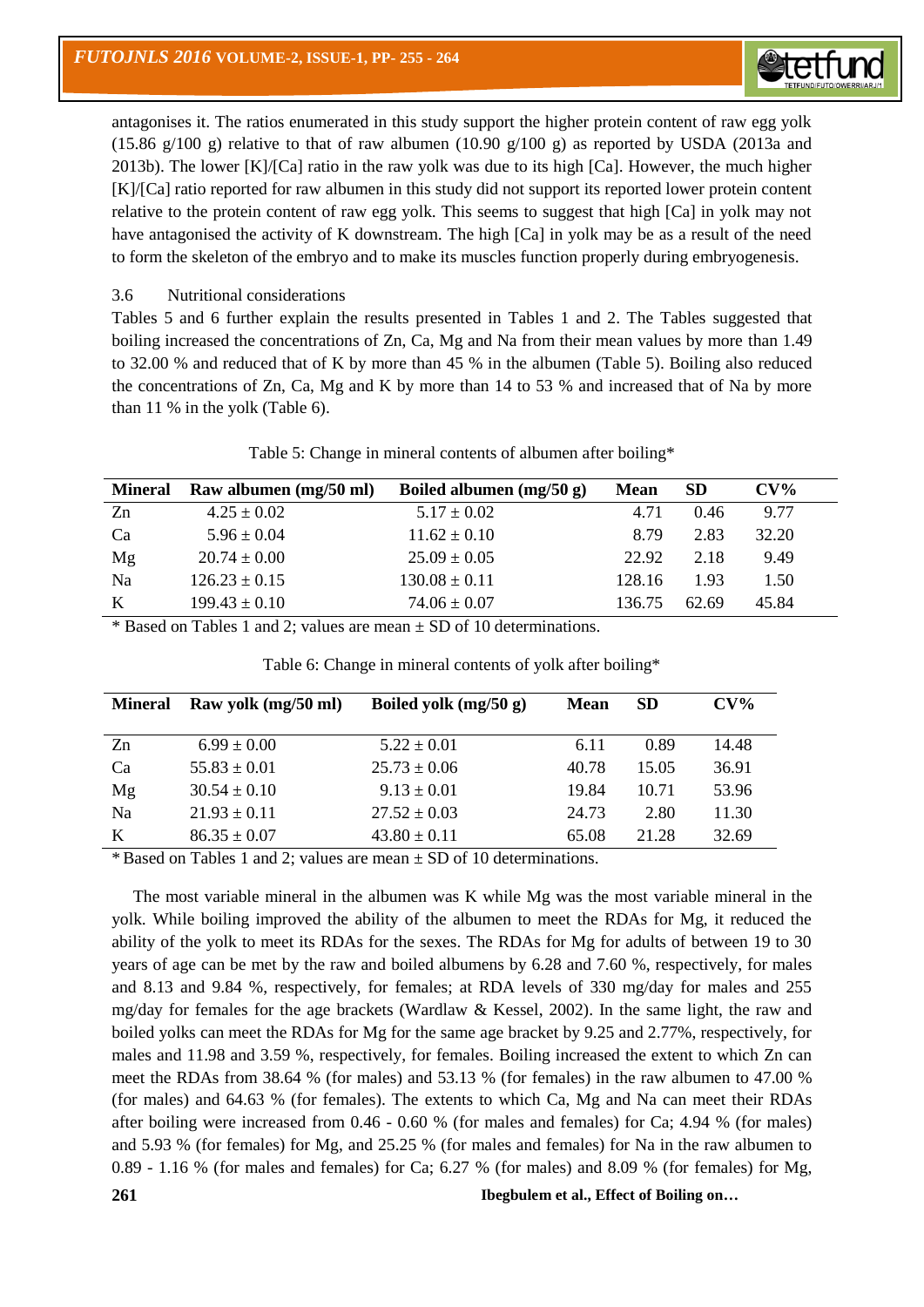

and 26.02 % (for males and females) for Na. The extent to which the albumen can meet the RDA for K was reduced from 9.97 % (for males and females) to 3.70 %. Whereas boiling increased the extent to which the yolk can meet the RDA of Na from 4.39 % to 5.50 % for both sexes, it reduced those of Zn (from 63.55 to 47.45 % for males and 87.34 to 65.25 % for females), Ca (from between 4.29 to 5.58 % to between 1.97 to 2.57 % for both sexes), Mg (from 7.27 to 2.28 % for males and 9.85 to 2.95 % for females) and K (from 4.32 to 2.19 % for both sexes). These extents would improve when the albumen and yolk are consumed together. For instance, combined consumption of the raw albumen and yolk would improve the RDAs for Zn by 102.18 % for males and 140.50 % for females; Ca by 4.75 to 6.18 % for both sexes; Mg by 12.21 % for males and 14.65 % for females; Na by 35.63 % for both sexes and K by 14.29 % for both sexes. Consumption of the boiled albumen and yolk together would improve the RDAs for Zn by 94.45 % for males and 129.88 % for females; Ca by 2.87 to 3.74 % for both sexes; Mg by 8.56 % for males and 11.04 % for females; Na by 31.52 % for both sexes and that of K by 5.89 % for both sexes.

# **4.0 CONCLUSION**

Boiling 'forced' the diffusion of some minerals to the compartment where their concentrations were lower. These improved the ability of the albumen to meet the recommended daily allowances of some of these minerals.

# **5.0 Acknowledgement**

We gratefully acknowledge the technical assistance of Mr. J. Onwuegbu.

### **References**

- Adepoju, O.T. (2012). Effects of processing methods on nutrient retention and contribution of white yam (*Dioscorea rotundata*) products to nutritional intake of Nigerians. *African Journal of Food Science, 6*(6), 163-167.
- Allen, S.E., Parinson, J.A. & Quarmry, C. (1996). *Chemical analysis of ecological materials*. Oxford, UK: Blackwell.
- AOAC. (2006). *Official Methods of Analysis* (18th ed.). Washington DC: Association of Official Analytical Chemists.
- Banerjee, P. & Keener, K.M. (2012). Maximizing carbon dioxide content of shell eggs by rapid cooling treatment and its effect on shell egg quality. *Poultry Science, 91*(6), 1444-1453.
- Bethke, P.C. & Jansky, S.H. (2008). The effects of boiling and leaching on the content of potassium and other minerals in potatoes. *Journal of Food Science, 73*(5), H80-H85.
- Beyenbach, K.W. (1990). Transport of magnesium across biological membranes. *Magnesium and Trace Elements, 9*(5), 233-254.
- Bologa, M., Pop, I.M. & Albu, A. (2013). Research on chemical composition of chicken egg from different systems of production (conventional and organic). *Lucrări Ştiinţifice-Seria Zootehnie, 59*, 80-85.
- Cantani , A. (2008). *Pediatric Allergy, Asthma and Immunology*. Berlin: Springer.
- Chijindu, E.N. & Boateng, B.A. (2008). Effect of nutritional content of processed cassava chips on development of *Prostephanus truncatus* (Horn). *World Journal of Agricultural Sciences, 4*(3), 404-408.
- Clay, X. (2008). *Home-made ice cream recipes: ice and easy does it every time*. Retrieved from [http://www.telegraph.co.uk/foodanddrink/recipes/3344644/Home-made-ice-cream-recipes-](http://www.telegraph.co.uk/foodanddrink/recipes/3344644/Home-made-ice-cream-recipes-Ice-and-easy-does-it-every-time.html)[Ice-and-easy-does-it-every-time.html](http://www.telegraph.co.uk/foodanddrink/recipes/3344644/Home-made-ice-cream-recipes-Ice-and-easy-does-it-every-time.html)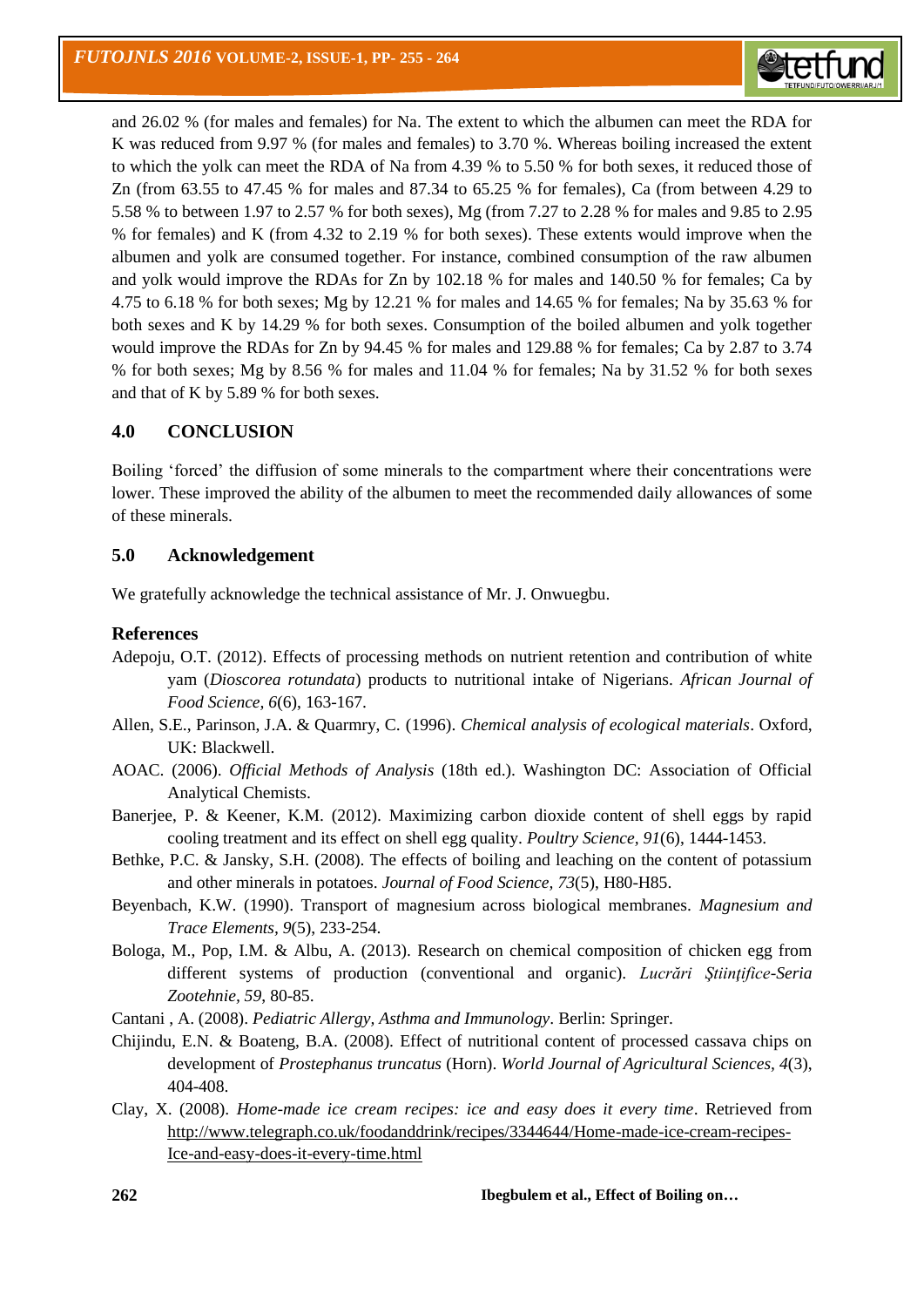

- Devlin, T.M. (Ed). (2006). Biological membrane: structure and membrane structure. In *Textbook of Biochemistry with Clinical Correlation,* 6th ed. (pp. 443-487) New Jersey, NJ: John Wiley and Sons Inc.
- Djoussé, L., Gaziano, J.M., Buring, J.E. & Lee, I.M. (2009). Egg Consumption and Risk of Type 2 Diabetes in Men and Women. *Diabetes Care (Biowizard.com), 32*(2), 295–300.
- Evenepoel, P., Geypens, B., Luypaerts, A., Hiele, M., Ghoos, Y. & Rutgeerts, P. (1998). Digestibility of cooked and raw egg protein in humans as assessed by sTable isotope technique. *The Journal of Nutrition, 128*(10), 1716-1722.
- Garrett, R. H., & Grisham, C. M. (Eds). (1999). *Biochemistry*, 2nd ed. Pacific Groove, California, CA: Brooks/Cole – Thomson Learning.
- Giannenas, I., Nisianakis, P., Gavriil, A., Kontopidis, G. & Kyriazakis, I. (2009). Trace mineral content of conventional, organic and courtyard eggs analysed by inductively coupled plasma mass spectrometry (ICP-MS). *Food Chemistry, 114*(2), 706–711.
- Gyngell, S. (2013). *Custard base for ice cream recipe*. Retrieved from<http://www.telegraph.co.uk/> foodanddrink/recipes/9948393/Custard-base-for-ice-cream-recipe.html
- Ibegbulem, C.O. & Abanobi, S.E. (2014). Possible correlation between mineral profile and protein contents of foods. *Turkish Journal of Biochemistry, 39*(1), 45-50.
- Ibegbulem, C.O., Agha, N.C., Mgbaja, C.H. & Emeka-Nwabunnia, I. (2012). Amino acid profiles and characteristics of proteins of intramural and subserous uterine fibroid tissues. *Journal of Research in Biochemistry, 1*(1), 059-064.
- Jaworski, S. (1997). *Eggs*. Retrieved from http://www.joyofbaking.com/eggs.html
- Keener, K.M., LaCrosse, J.D. & Babson, J.K. (2001). Chemical method for determination of carbon dioxide content in egg yolk and albumen. *Poultry Science, 80*(7), 983-987.
- Küçükyılmaz, K., Bozkurt, M., Yamaner, Ç., Çınar, M., Çatlı, A. U. & Konak, R. (2012). Effect of an organic and conventional rearing system on the mineral content of hen eggs. *Food Chemistry, 132*(2), 989-992.
- LaBau, E. (2008). *Nougat ice cream*. Retrieved from http://www.candy.about.com/b/2008/10/03/nougat-ice-cream.htm
- Latter, G.V. & Baggot, G.K. (1996). The effect of egg turning and fertility upon the sodium concentration of the Japanese quail. *British Poultry Science, 37*(2), 301-308.
- Mann, K. (2008). Proteomic analysis of the chicken egg vitelline membrane. *Proteomics, 8*(11), 2322- 2332.
- Matt, D., Veromann, E. & Luik, A. (2009). Effect of housing systems on biochemical composition of chicken eggs. *Agronomy Research, 7*(Special issue II), 662–667.
- Naber, E.C. (1979). The effect of nutrition on the composition of eggs. *Poultry Science, 58*(3), 518- 528.
- Nelson, D.L. & Cox, M.M. (Eds). (2008). *Lehninger Principles of Biochemistry*, 6th ed. New York, NY: W.H. Freeman and Company.
- Qureshi, A.I., Suri, F.K., Ahmed, S., Nasar, A., Divani, A.A. & Kirmani, J.F. (2007). Regular egg consumption does not increase the risk of stroke and cardiovascular diseases. *Medical Science Monitor, 13*(1), CR1–8.
- Schärer, M. & Schulthess, G. (2005). [Egg intake and cardiovascular risk]. *Therapeutische Umschau, 62* (9), 611–613.
- Suttle, N.F. (2010). *Mineral Nutrition of Livestock*, 4th ed. Oxfordshire, UK: CABI.
- USDA (2013a). *National nutrient database for standard reference, release 26*. Agricultural Research Service of the United States Department of Agriculture. Retrieved from